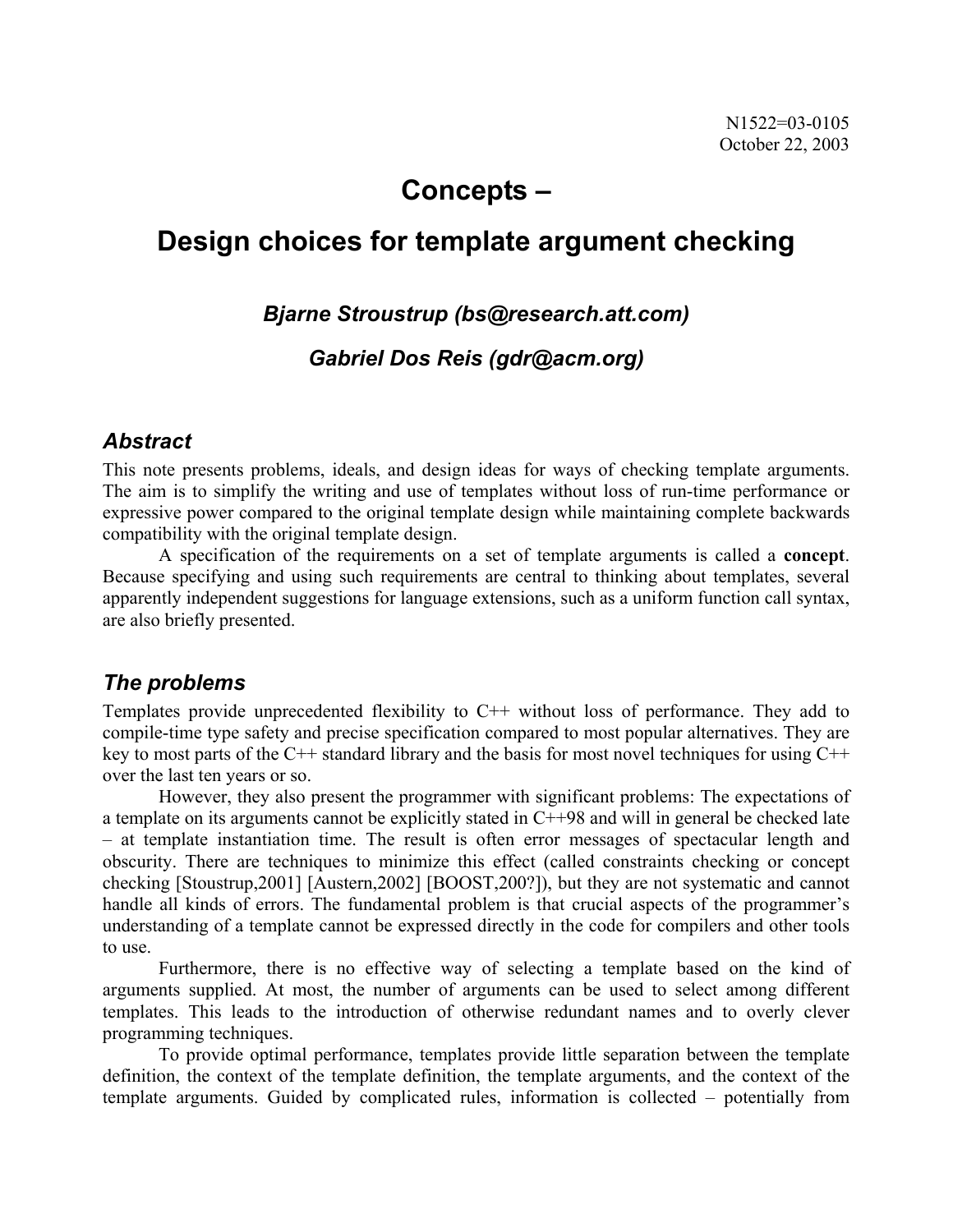several translation units – to generate code. Naturally, this leads to compiler complexity and occasionally to confusion.

 No additional language facility can address the problem of compiler complexity. However, the proposed design directly addresses the other problems. It may also minimize the amount to which code will depend on the more obscure template rules.

#### *A way of looking at the problem*

The construct **template<class T>** was introduced as C++'s version of the classical math "for all T". As most programmers know, "for all T" is often/typically qualified with a clause such as "such that T is ..." stating the properties required of a T. Despite looking, Stroustrup failed to find an acceptable way of saying that in the original C++ design [Stroustrup, 1994]. Consequently, what we are looking for here is a way of stating "such that T is ...". What we want for C++ is a way to easily specify required properties without over-constraining arguments, without limiting what we can express, and without adding overhead. We also want to use knowledge of such properties to improve error handling, to simplify the expression of ideas in program text, and potentially to help compilers generate efficient code.

 Another way of saying this is that we need a type system for template arguments so that a template writer can clearly state what is expected and assumed from a template argument. That is, we must be able to classify types (and values) and use such classifications, called **concepts**, to specify what kinds of template arguments are required by a template. From our perspective, **concepts** act like predicates on template arguments. Once formalized, **concepts** can be composed and manipulated much like types themselves.

#### *Design aims*

This section describes the aims of the concept design as they have emerged through analysis of the problems with existing templates, comparison with generic facilities in other programming languages (e.g. [Garcia, 2003]), discussions with programmers, and  $-$  a most importantly  $$ consideration of how generic programming techniques could be better supported by C++. Not all of these aims can be simultaneously achieved. They are ideals that must be approximated, and occasionally we have to choose between those ideals. The order of aims expresses a rough priority order. When conflicts between aims occur we tend to resolve them in favor of the higher ranked aim.

 This section provides a summary of the design aims. Consequently, each aim is accompanied by only the briefest rationale or elaboration.

- 1. **A system as flexible as current templates**. Templates and dynamically typed languages have demonstrated far greater flexibility and ability to sustain reuse than systems based on types and interfaces. The primary reason is that specifying the type of arguments for operations requires exact agreement between template writer and template user – that's more foresight that we can realistically expect. Consequently, constraints should not require explicit declaration of argument types and be non-hierarchical. In particular, built-in types, such as **int** and **Shape\*** should remain first-class template arguments, requiring no workarounds.
- 2. **Enable better checking of template definitions**. The ideal is complete checking of a template definition in isolation from its actual arguments.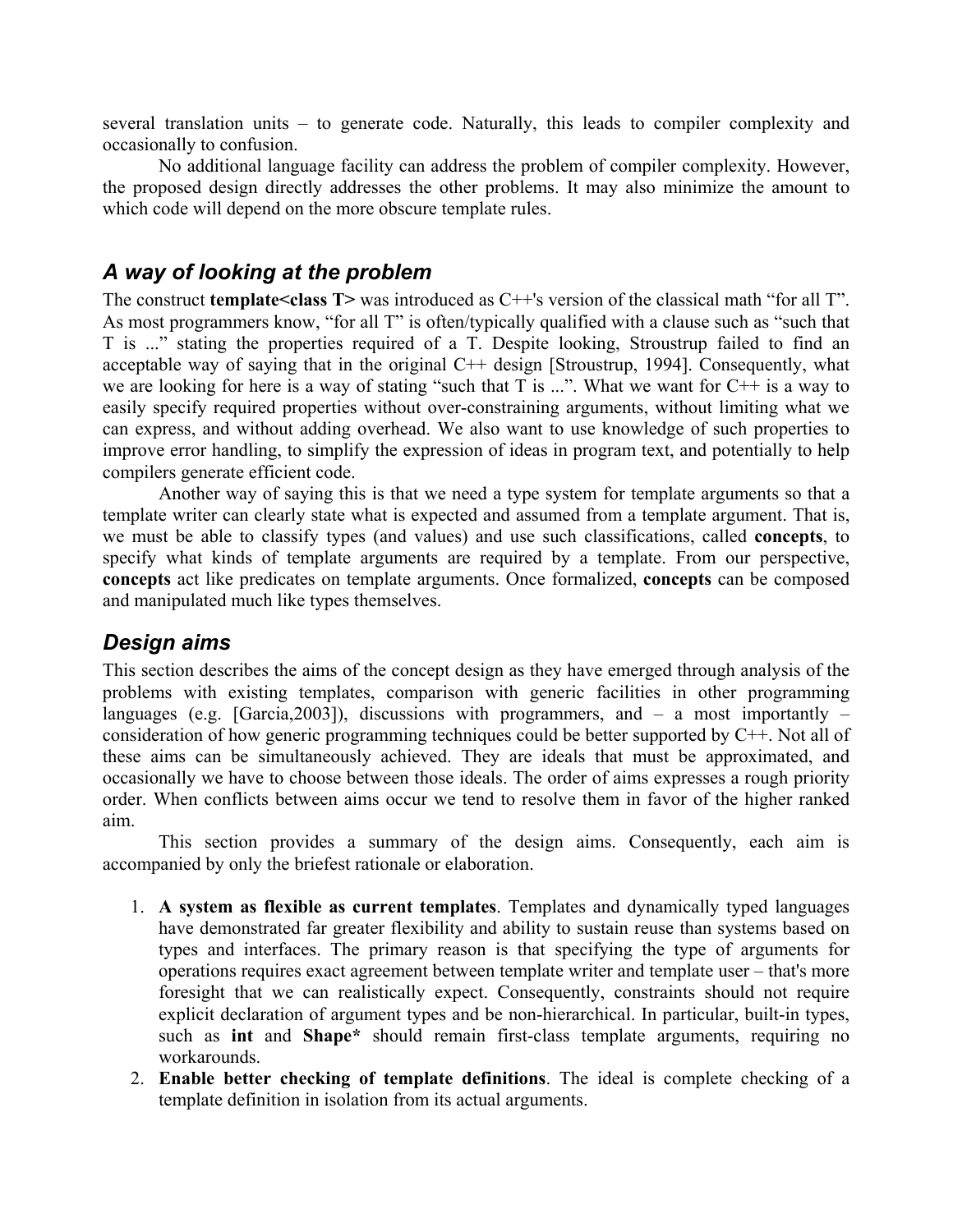- 3. **Enable better checking of template uses**. The ideal is complete checking of a template use in isolation from the template definition.
- 4. **Better error messages**. The quality of error messages of current compilers are much better than what have been seen in the past – especially if constraints templates [Stroustrup,2001] are used by the programmer. However, such error messages are often produced too late (at template instantiation time) in deep nesting instantiation levels and still leave much to be desired. Three kinds of errors must ideally be caught and succinctly reported:
	- a. the use of an unspecified operation in a template within a template definition (without access to the template arguments)
	- b. the lack of a required operation by a template argument type (at the point of template use without access to the template definition)
	- c. an invalid use of an operation or combination of operations within a template definition (this may require access to actual template arguments).

Note that it requires increasing amounts of information to detect those three categories of errors.

- 5. **Selection of template specialization based on attributes of template arguments**. It must be possible to define several templates (e.g. template functions or template classes) and to select the one to be used based on the actual template arguments. Furthermore, we must be able to specify preferences among related types and among separately developed types (**class** is the minimally constraining concept).
- 6. **Typical code performs equivalent to existing template code**. It is easy to improve checking of templates at the cost of flexibility and run-time performance – just define a template argument to be some kind of abstract class and you have perfect separation of concerns and conventional type checking. However, you can already get that from conventional object-oriented code using abstract classes. The constraints/concept facility must sustain and enhance the compile-time evaluation and inlining that are the foundations of the performance of classical template code.
- 7. **Simple to implement in current compilers**. This should hold true for compile-time, linktime, and code-generation concerns. Templates have become terribly difficult to implement well. A constraint/concept facility should not make that problem significantly worse. Furthermore, it should ease the checking of most uses.
- 8. **Compatibility with current syntax and semantics**. Ideally, every existing piece of template code will still work as before. Furthermore, it should do so when mixed with code using concepts. The syntax used to express concepts should fit smoothly with the existing template syntax. We cannot require existing types to be systematically rewritten to be useful as arguments to templates using concepts.
- 9. **Separate compilation of template and template use**. This obvious ideal requires use of some sort of **vtbl** (container of pointers to functions) to implement the interface from a template to a template argument.
- 10. **Simple/terse expression of constrains**: The most general statement of the constraints on template arguments is that the template specialization compiles. That's what type checking does for otherwise unconstrained template arguments. To be useful and comprehensible in the absence of the template body, a constraint must succinctly specify a logical property.
- 11. **Express constraints in terms of other constraints**. Often, a template requires arguments that must meet a logical combination of concepts. Thus, a programmer must be able to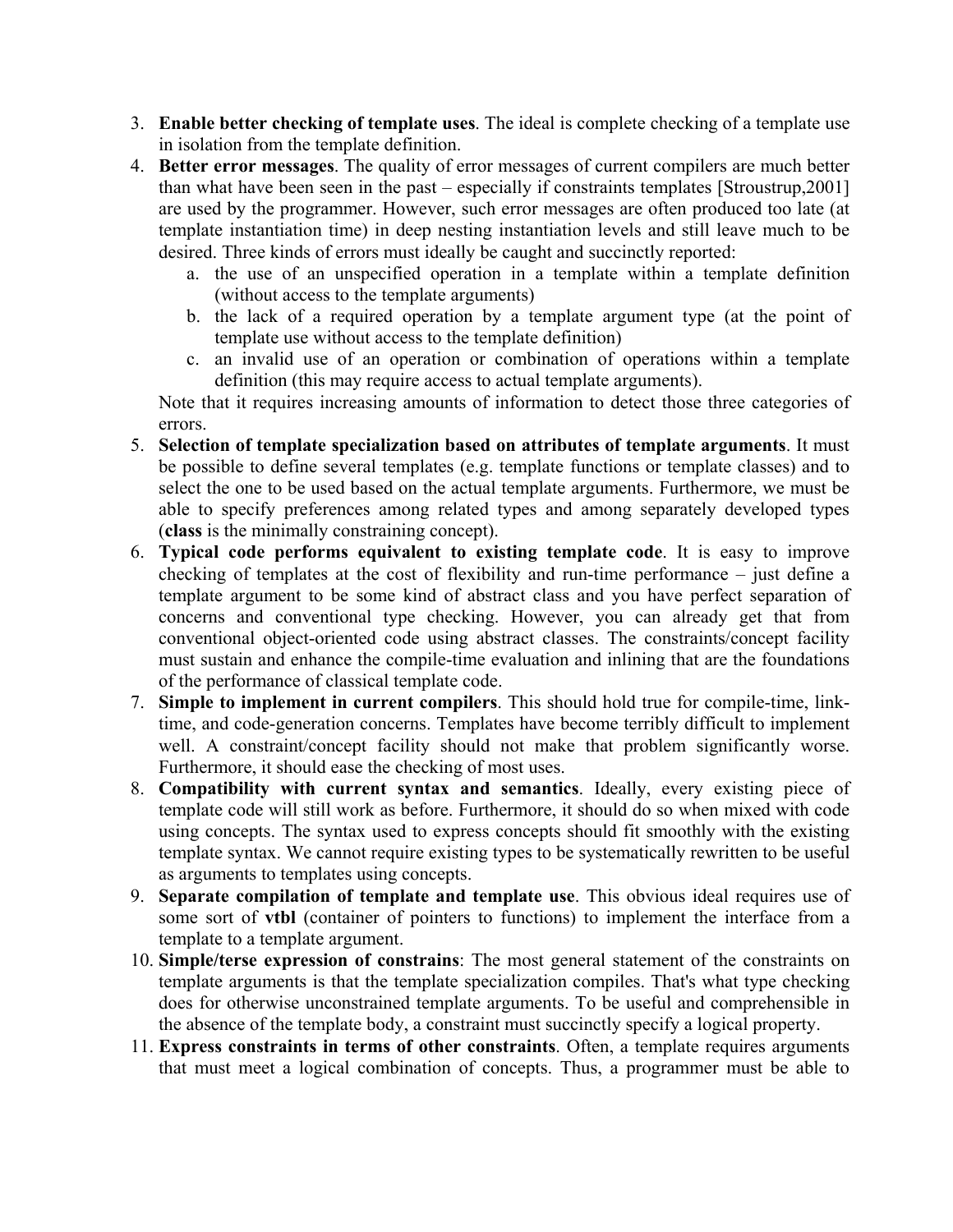name constraints and express new constraints as combinations of existing ones. This could include "negative constraints", such as "not a reference".

- 12. **Constraints of combinations of template arguments**. Often, several template arguments are used in combination. In such cases, the ability to combine operations on arguments can be more important than the exact attributes of individual arguments. It should be possible to express requirements on the relationships among template arguments.
- 13. **Express semantics/invariants of concept models**: For example, a user should be able to state that his/her array class has the property that its elements occupy contiguous storage, or that an increment followed by a decrement of his/her bidirectional iterator is a no-op.
- 14. **The extensions shouldn't hinder other language improvements**. In particular, constraints/concepts should not preclude other suggested improvements in support of generic programming, such as template aliases, templated name spaces, and namespace template arguments.

Companion papers [Stroustrup,2003a] and [Stroustrup,2003b] explore alternatives for specifying **concept**s and ways of composing **concept**s, respectively.

# *The basic ideas for "concepts"*

Within the aims/ideal for the design lurk two hard-to-combine fundamental notions:

- **that of types**, which provides for clean separation between implementation and use of an object (in this case a template argument) and efficient code generation;
- **that of constraints**, which provides flexibility in the matching of template arguments and their use in a template.

A **concept** defines a set of properties, sometimes called **constraints** that a type must posses to be used as a template argument. Both the notions of types and constraints have a long history in C++ and elsewhere. We leave the discussion of these alternatives to a companion paper [Stroustrup,2003a]. Here, we will simply assume a method for specifying simple requirements of a type template parameter on the corresponding argument. The expressive power of concepts is sufficient to express the standards library requirements as stated in the ISO Standard [Stroustrup,2003c]. A type either matches a concept, or it doesn't. This section discusses how such a facility can be used.

#### **concept Random\_accessor {**

// a type is a Random\_accessor if it allows proper use of [], \*, ++, --, +, and – **//** how this is specified and how a type matches a concept is discussed elsewhere

 **};** 

That is, a type is a **Random\_accessor** if it has what it takes to provide random access. Consider the standard library requirements.

#### **concept Value\_type {**

 **//** require copy constructor and copy assignment

 **};**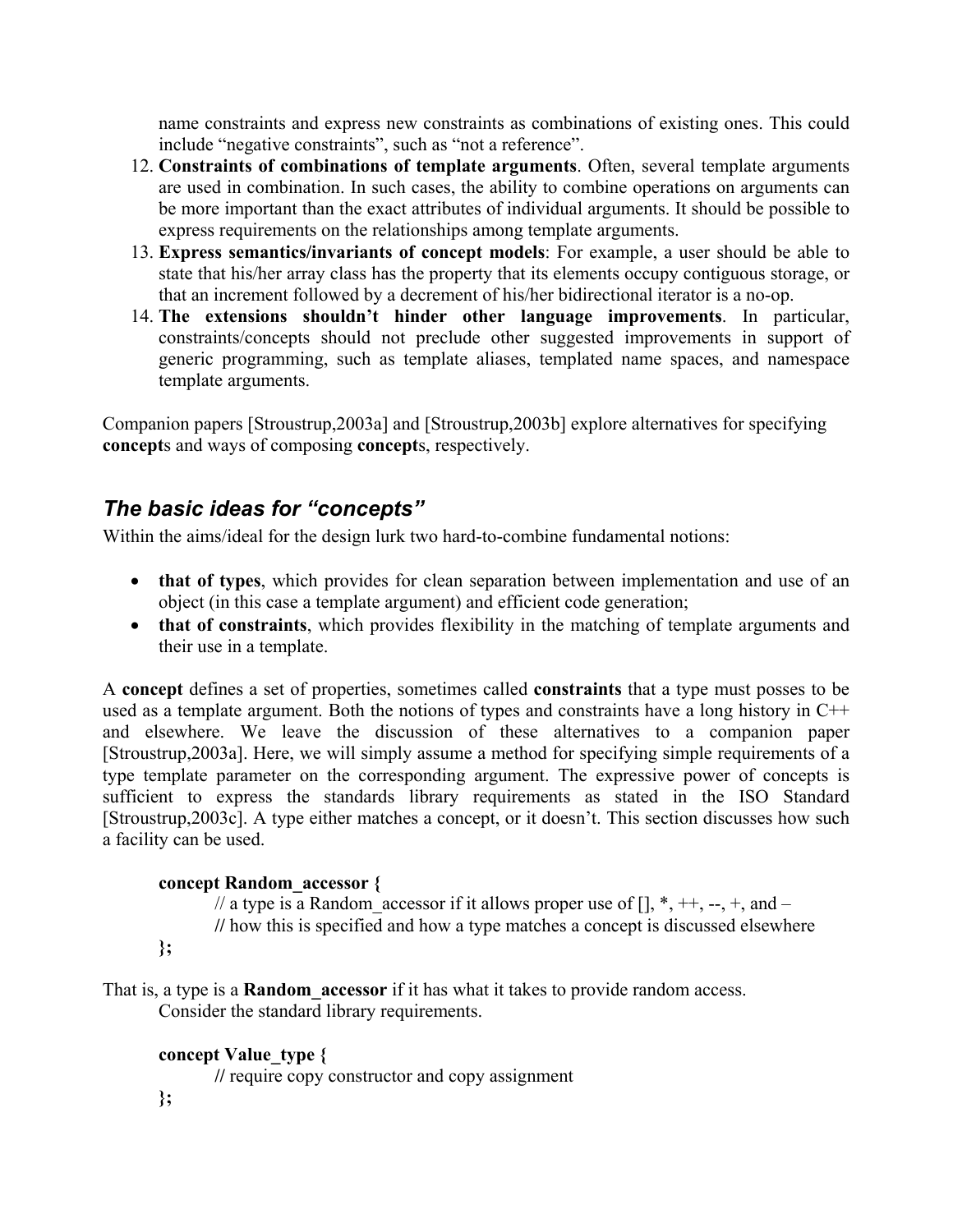```
 template<Value_type V> concept ForwardIterator {
```
 **//** requite forward iterator behavior for a sequence of Vs

```
 };
```
A **ForwardIterator** is parameterized by its **Value\_type**. Such parameterization will be a major way of composing concepts out of other concepts.

```
 template<Value_type V, FowardIterator<Value_type> FI> 
 FI find (FI first, FI last, const V& value);
```
 **int a[7]; // ...**   $int^* p = find(a,a+7,101);$ 

How can we build **RandomAccessIterator** from a **ForwardIterator**? (Ignoring other iterators for this discussion). The obvious answer appears to be concept inheritance;

```
 template<Value_type V> 
 concept RandomAccessIterator : ForwardIterator<V> { 
        // require -, --, and []
 };
```
Now we can overload a template function based on its template argument concepts:

```
 template<class T> void poke(T); 
 template<ForwardIterator<Value_type> T> void poke(T); 
 template<RandomAccessIterator<Value_type> T> void poke(T); 
poke(2); // call the general poke
 int* p; 
poke(p); // call poke(RandomAccessIterator<int>)
 class I { 
 public: 
        I& operator++(), I operator++(int); int& operator*(); 
        // no [] 
        // … 
 }}; 
 I i; 
poke(i); // call poke(ForwardIterator<int>)
```
Here, we have assumed that when two alternatives are callable, we pick the most specialized. The issue of overload resolution is discussed in [Stroustrup,2003b].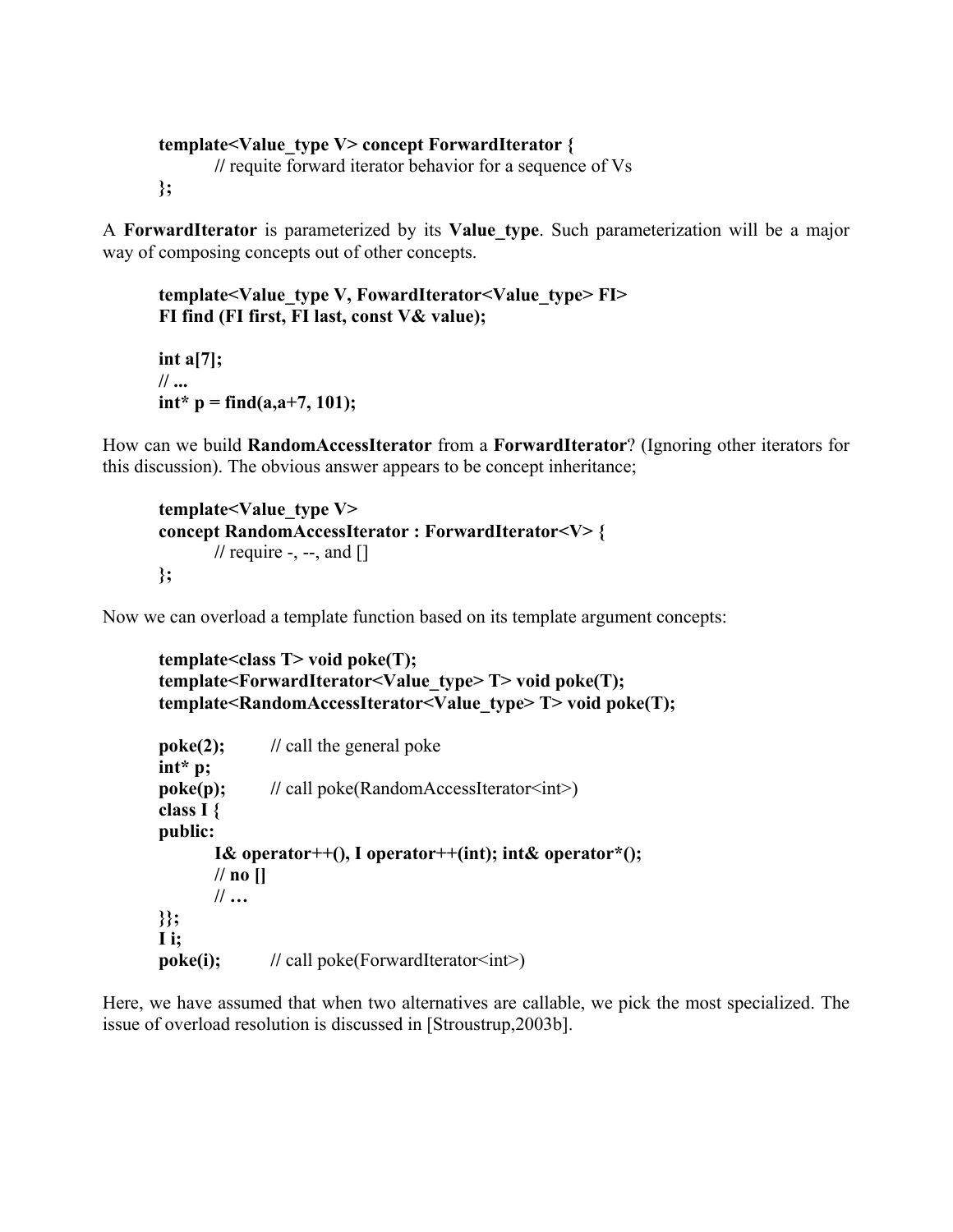## *Improving notational support for generic programming*

This section makes suggestions about ways of improving notational uniformity to ease generic programming. The main purpose of these suggestions is to demonstrate that some limitations of the variants of the concept notion discussed are not fundamental. The discussion here is **not** proposals for language change. However, some variants of the concept notion imply the need for some such extensions. Our favorite version of concepts – the usage-pattern approach – would require none of these notational supports, but would benefit from the uniform calling syntax.

#### **Member types**

The lack of member types for built-in types is a serious problem for generic programs. It stops programmers from simply unifying code for built-in and user defined types and leads to the introduction of traits classes.

 We could address that problem by associating a fixed list of attributes to user-defined types. For example, we could simply decide that every pointer type has a member type ("pseudo member type", maybe) called "**value\_type**". For example:

**int\*::value** type // int

If the syntax is considered problematic (for aesthetic or parsing reasons) we could simply allow that :**value** type only for ordinary type names. For example:

**int\*::value type;** // error  **typedef int\* P; P::value type;** // ok: int **template<class T> void f(T t) { T::value type v; /\* ... \*/ };**  $int i = 7$ ;  $f(\&i)$ ; // here T will be int\* and T::value type will be int

This restriction would not have any practical problems because we only need to use **value type** when we don't have the exact type handy.

 Traits classes like **std::iterator\_traits** are workarounds for the lack of such member types for pointer types. Consequently, the obvious set of member types for a built-in pointer type would include the members of **std::iterator\_traits**:

```
iterator_category 
 value_type 
 difference_type 
 pointer 
 reference
```
However, improvements to that list are possible. Notice that most of those members are duplicated in **std::iterator**.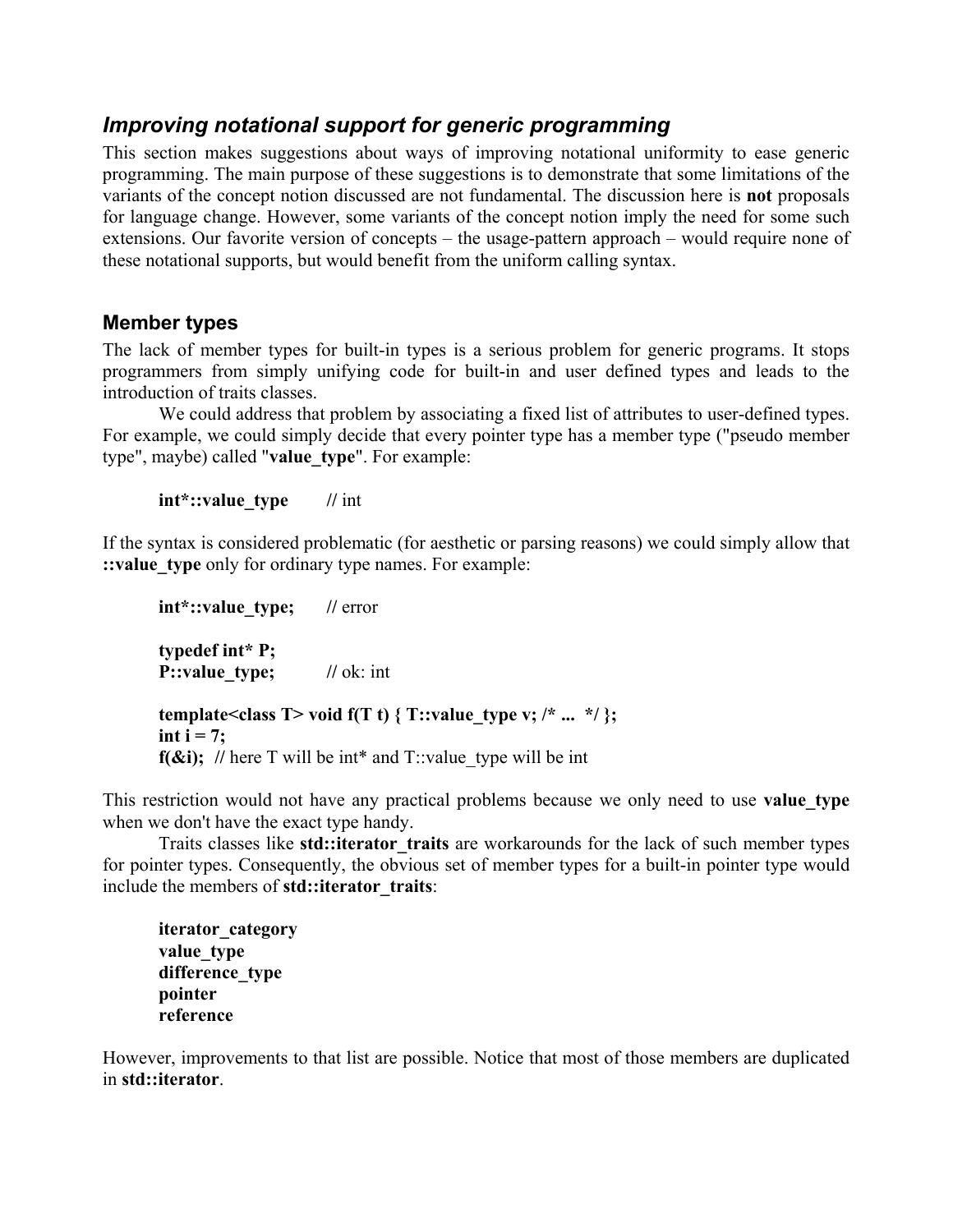One generalization of this idea is a general mechanism for attaching attributes to a type. For example:

#### **int\* has\_member typedef int value\_type;**

or

```
template<class T> operator:: (T*, value type) = T; \frac{1}{2} // "::" as binary op. on names.
```
However, that would be a major change with implications that are hard to fathom. Traditionally, we don't add attributes to a type after its initial definition.

Anyway, type traits work very well for many uses. Such traits could be directly supported by the compiler to provide a more general set of compile time attributes for types.

### **Operator functions**

To use an operator, such as **+**, we just mention it. For example:

**a+b** 

When we need to refer to it, say in a definition, we name it. For example:

```
complex operator+(complex a, complex b) { return a+=b; }
```
However, we can't name built-in operators. This is a problem for every proposal that relies on typebased specification and also tries to cope directly with built-in types and operations. Consider

#### **template<BinaryFct call>**  call::result type  $f(\text{call } p)$  { return  $p()$ ; }

How can we call that for an integer add? There is no direct way:

 $f(+);$  // syntax error **f(operator+)** // error: which operator+

We could use a workaround:

```
 struct Int_plus { 
         typedef int result_type; 
         result type operator()(int i, int j) { return i+j; }
 };
```

```
 f(Int_plus());
```
Had it not been for the (sneaky, but realistic) use of **result\_type** we could have used a free standing function: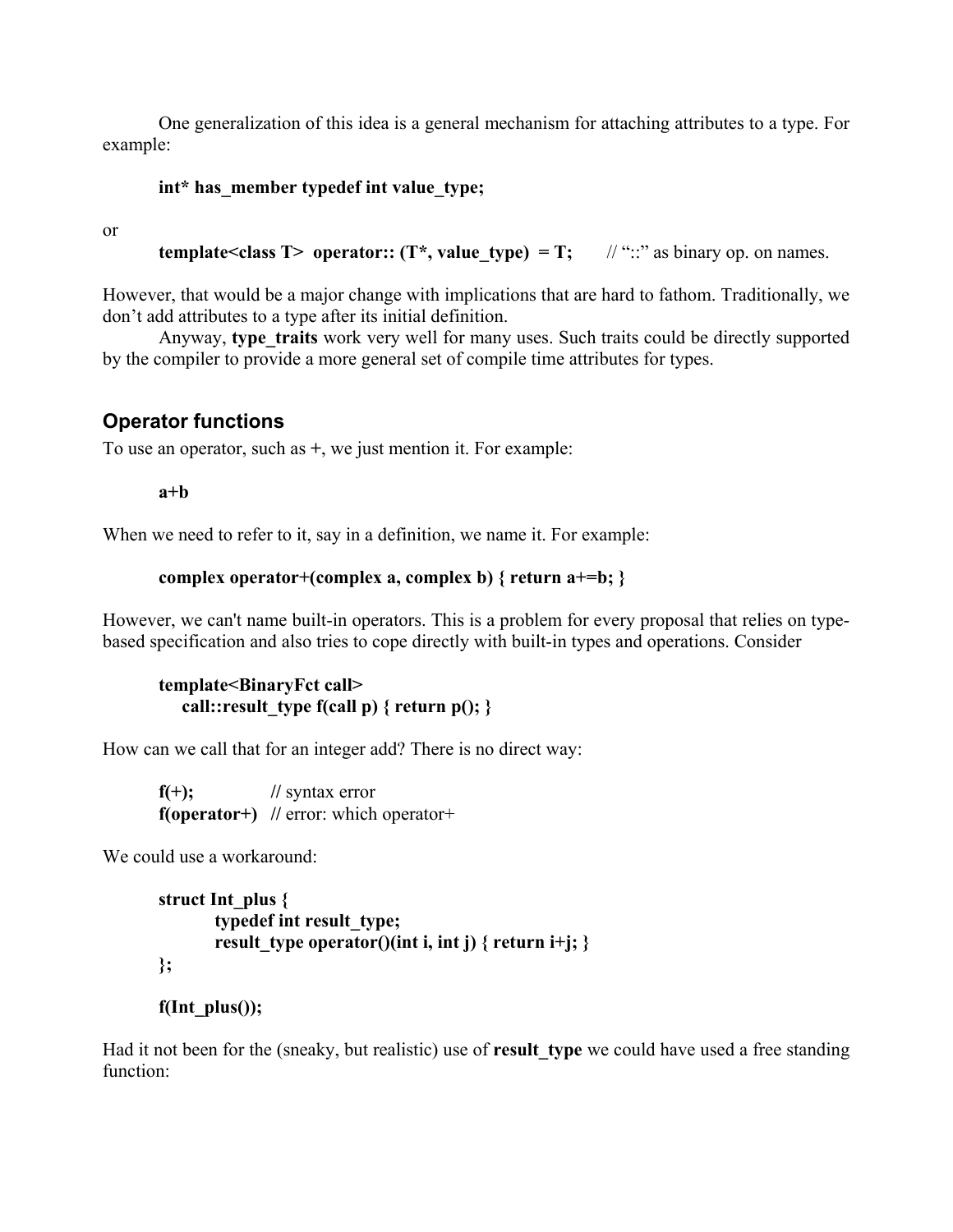```
int int add(int a, int b) { return i+j; }
```
 **f(int\_add);** 

or more generally

```
template<class L, class R, class Res> 
  Res operator+(L \t a, R \t b) \{ return a+b; \} f(operator+<int,int,int>); 
 template<class L, class R, class Res> 
   struct Plus { 
   public: 
        typedef Res result_type; 
       Res operator()(L a, R b) { return a+b; }
   };
```

```
 f(Plus<int,int,int>());
```
Before we accept any scheme that requires users to name functions, we must consider standardizing a library of such templates or making some such names built-in. Note that this was anticipated in the original template proposal [Stroustrup,1988], but deemed "not yet necessary; more experience is needed".

## **Uniform call syntax**

There are two basic forms of calling syntax in C++: member function calls and "ordinary" function calls (i.e. calls of free-standing functions). For example:

```
class X { 
 public: 
         void f(int); 
 }; 
 void f(X,int); 
void g(X x) { 
        f(1,2); // \alphak
         1.f(2); // error 

        f(x,1); // error
 }
```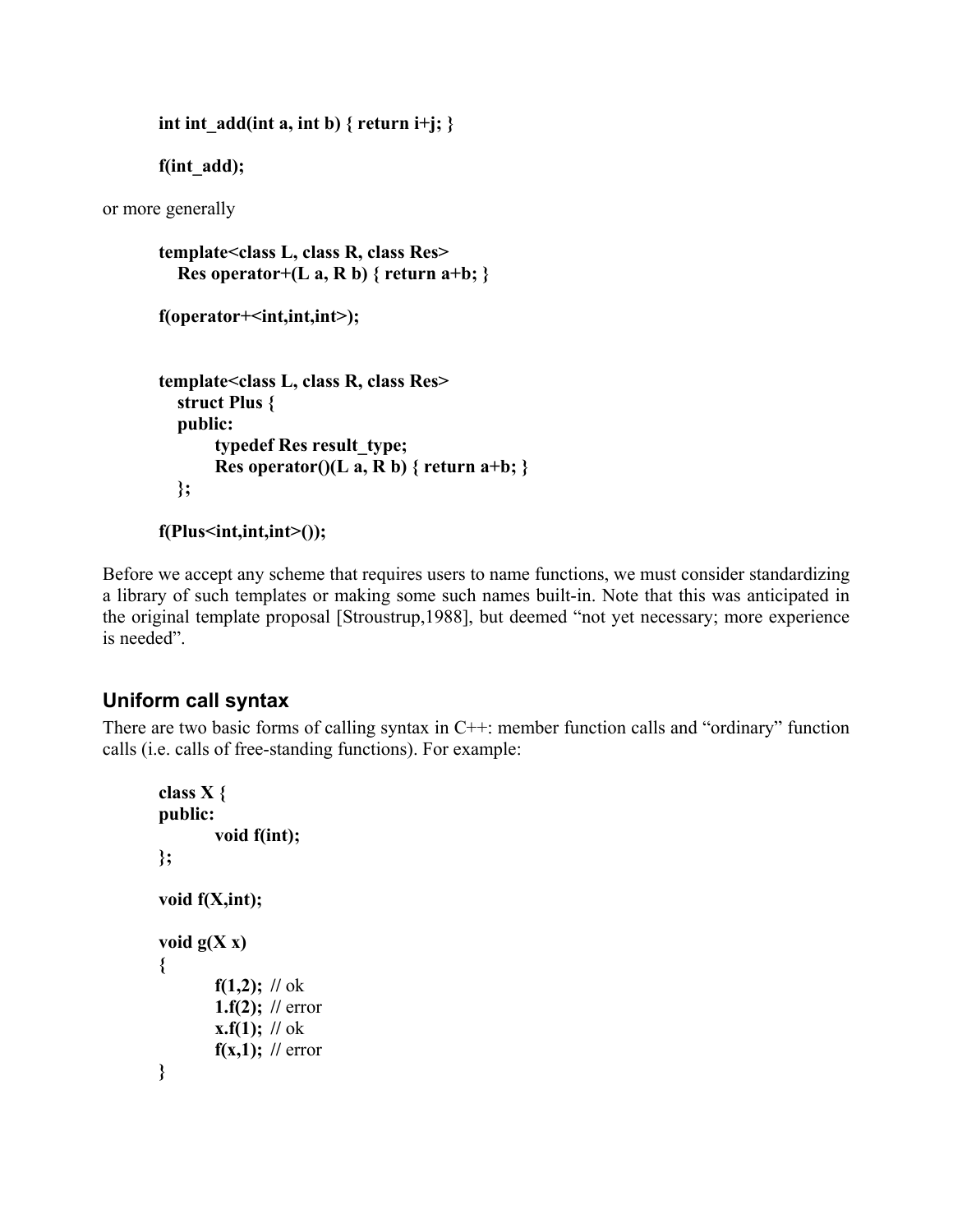This complicates specification of concepts, complicates generic programming (as does every nonuniformity of syntax), and forces the programmer to remember how a function was defined.

 Note that this problem doesn't exist for operators. For example **a+b** means that either + resolves to a built-in operator or it means **a.operator+(b)** or it means **operator+(a,b)**. The compiler can and does choose among these alternatives. In principle, it could do so for the example above also. For example:

```
void h(X x) { 
        f(1,2); // \alphak
        1.f(2); // \#1 ok: means f(1,2)
        x.f(1); // ok
        f(x,1); // \#2 ok: means x.f(1)
 }
```
For #1 to work, there would need to be a rule that said that a free-standing function could be called as a member function with its first argument presented as an object before the dot.

 For #2 to work, there would need to be a rule that said that a member function could be called as a non-member function with an extra initial argument. Alternatively, one might consider a general "rewriting system" whereby some patterns may be rewritten based on constraints/concepts.

 There is a host of details to specify for before this idea is a proposal, but the fact that its equivalent exists for operators shows that these details can be worked out, and roughly how.

In the context of **concept**s, the main importance of uniform call syntax would be that

- requirements (concepts) could be expressed without distinguishing between member functions and free-standing functions
- an operation missing for an argument class could be added without modifying the argument class

For example, consider this example of a usage-based concept [Stroustrup,2003b]:

```
concept Comp { 
              constraints(Comp a, Comp b) 
                     { a==b; a!=b; a==1; a!=1; before(a,b); after(a,b); } 
       }; 
       template<Comp C> class T1 { 
             void f(C c1, C c2) // check use in f() against concept
 { 
                     c1.before(c2); // fine
                     after(c1,c2); // fine 
                    c1.after(c2); \frac{1}{2} fine
                     before(c1,c2); // fine: before() defined for a Comp 
                    somefct(c1); // error: somefct() not defined for a Comp
 } 
       };
```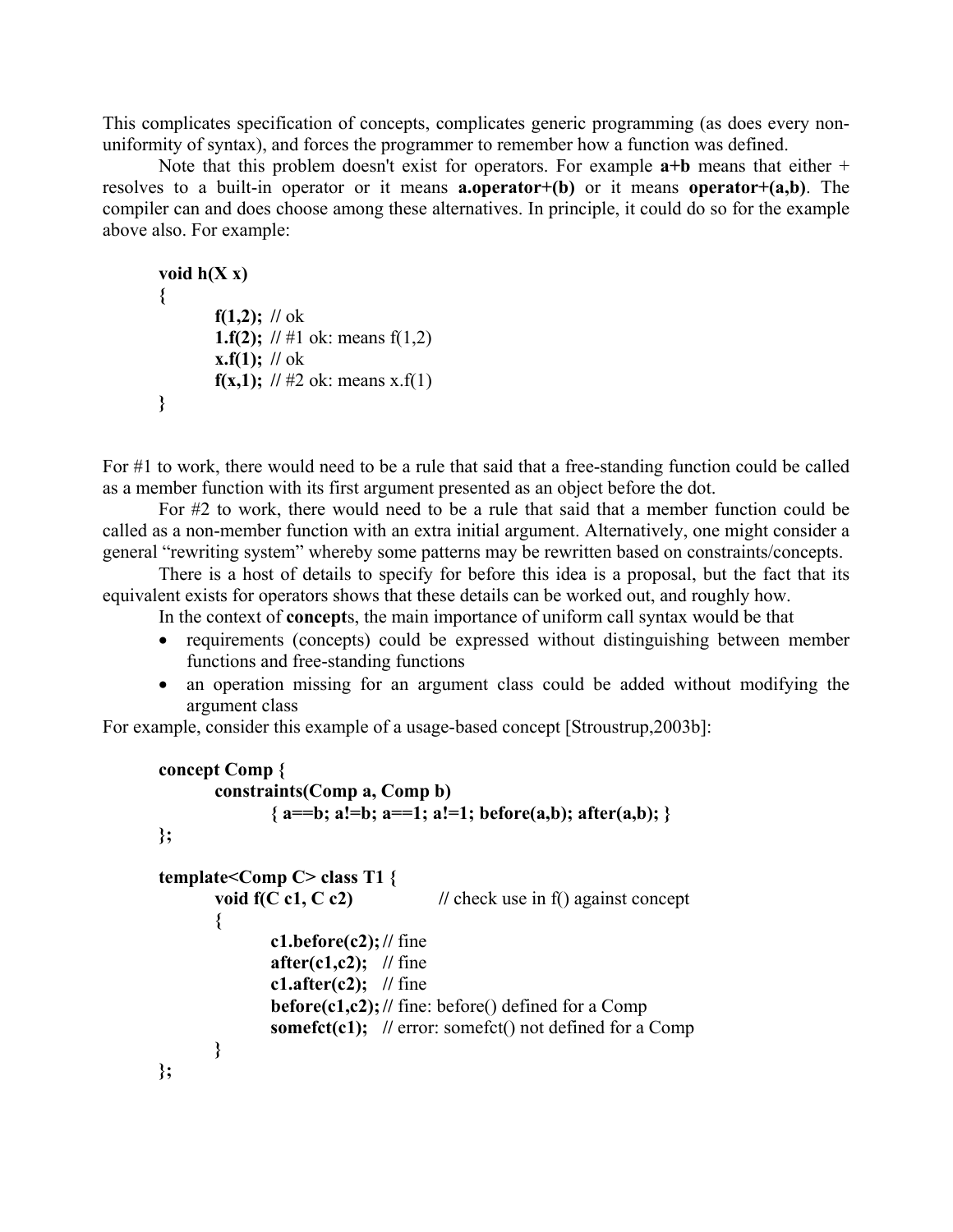```
 class X { 
 public: 
         bool before(X); 
         bool after(X); 
        1/1 = 1, 1 = 1, ... }; 
 class Y { 
 public: 
       / \prime = 1 = 1 }; 
bool before(const Y&, const Y&); 
 bool after(const Y&, const Y&); 
void use(X a, X b, Y x, Y y)
 { 
         f(a,b); // check type X against concept Comp 
         f(x,y); // check type X against concept Comp
 }
```
Interestingly, this relaxation of notation will give the appearance of non-member virtual functions.

 Naturally, we could decide to allow member functions to be called using the non-member syntax while not allowing non-member functions to be called using the member syntax (or - less obviously useful - vise versa). Our preference is to support the traditional non-member-call syntax as a uniform syntax (i.e. to allow the non-member-call syntax for member functions, but not to support the member-class syntax for non-members).

#### **Run-time semantics and invariants**

The expressive power of generic constructs can be enhanced and even more efficient code may be generated, or more run-time checking can be performed, if compilers have knowledge of properties/attributes of a type. Such information can be provided in the type's **concept**s. For example, if **Op** is an **EquivalenceRelation,** we have

 $Op(x, x) == true$ **If Op(x, y) then Op(y, x) If Op(x, y) and Op(y, z) then Op(x, z)** 

It is desirable to find notation to express such invariants; a notation resembling the following was suggested in [Dos Reis, ACCU2002]:

**{ Op(x, x) } == { true}**   ${Op(x, y) = true} > Op(y, x) = true}$ { $Op(x, y) = true \& QD(y, z) = true \& PQD(x, z) = true \& PQD(x, z) = true \& QD(x, z) = true \& QD(x, z) = true \& QD(x, z) = true \& QD(x, z) = true \& QD(x, z) = true \& QD(x, z) = true \& QD(x, z) = true \& QD(x, z) = true \& QD(x, z) = true \& QD(x, z) = true \& QD(x, z) = true \& QD(x, z) = true \& QD(x, z) = true \& QD(x, z) = true \& QD$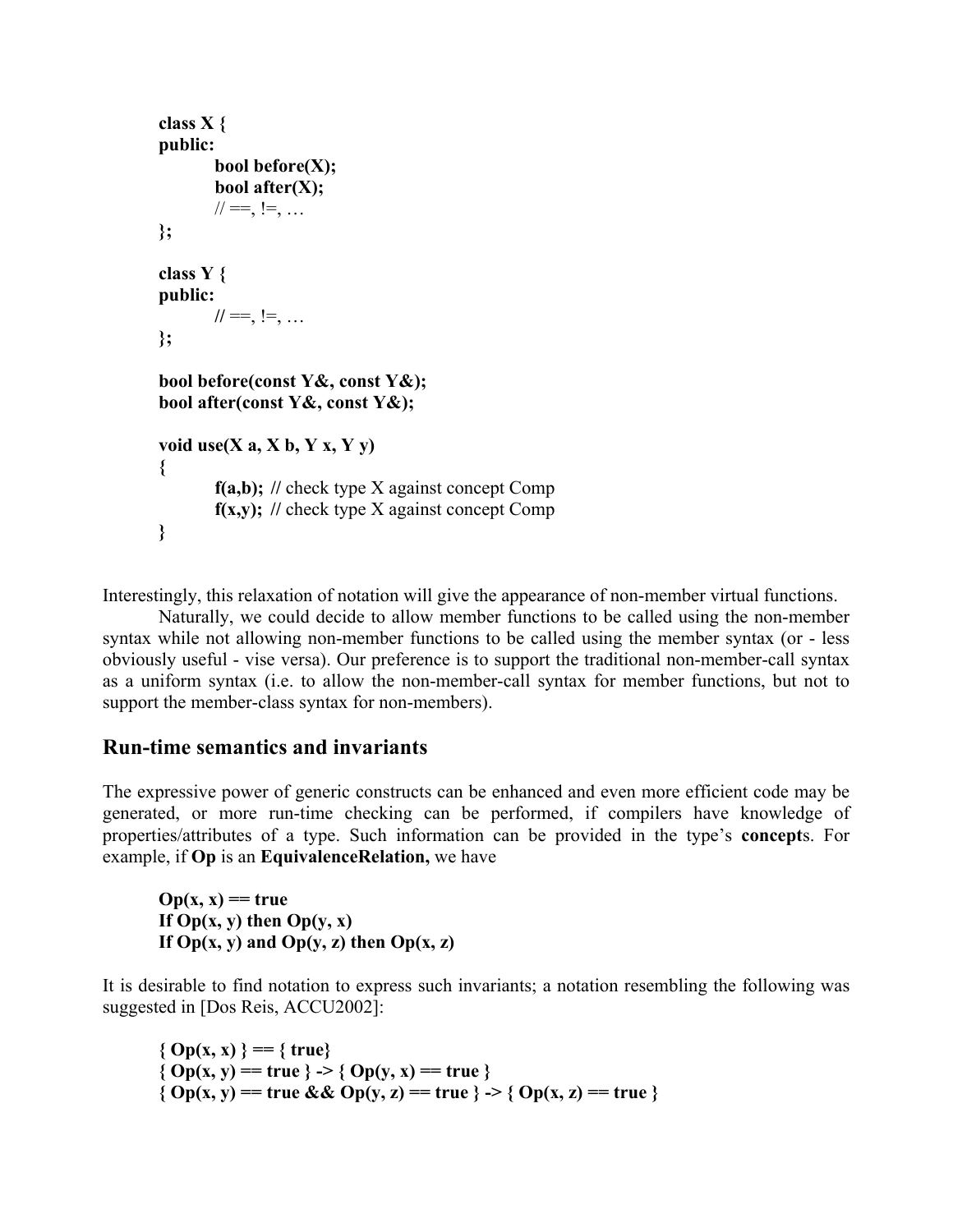Of course, the syntax is not ideal, but the core idea is there. Similarly, if the operators **==** and **!=**  model an **EqualityOperator** on a given, then it is desirable to express the following invariants

$$
\{x != y\} == \{!(x == y)\}\
$$

Also, if **T** is an **Value type**, we would to express that that initialization with a given value is semantically equivalent to default initialization followed by assignment.

 ${\{T x = y\} = {\{T x; x = y\}}$ 

If **p** is of type that complies to **BidirectionaIterator**, we would like to express the invariant

 $\{ ++p; ---p \} == \{ p \}$ 

Such run-time invariants may be used by a compiler either as basis for optimization or as basis for run-time checking.

## *Could concepts be classes?*

Do we need **concept** as a language feature? Could we use existing language features to support out ideals well enough to make a language feature a luxury? For example:

```
template<class T> class Value type \{ // \top can be copied
       static void constraints(T a) \{T a = b; a=b; \} public: 
       Value type() { void (*p)(T) = constraints; }
 }; 
 template<class T> class Z : private Value type<T> { // check constraints
        // … 
 }; 
 template<class T> void f(T t) 
 { 
       Value type \leqT\geq(); // check constraints
        // …
 }
```
The definition of **Value** type is considered "odd" by many and the application of the constraint in a function definition is unfortunate. Like type information, constraint checks belong in declarations, not just in definitions, and should be declarative.

 Worse, unless we start changing language rules, there is no way of ensuring that a template doesn't use operations that are not specified among its constraints. For example, a template may be said to accept a forward iterator, yet use a **+** to advance it. Such code will work for many iterators (incl. all pointers into arrays), but that **+** will "lurk" in the code waiting to be a bug when someone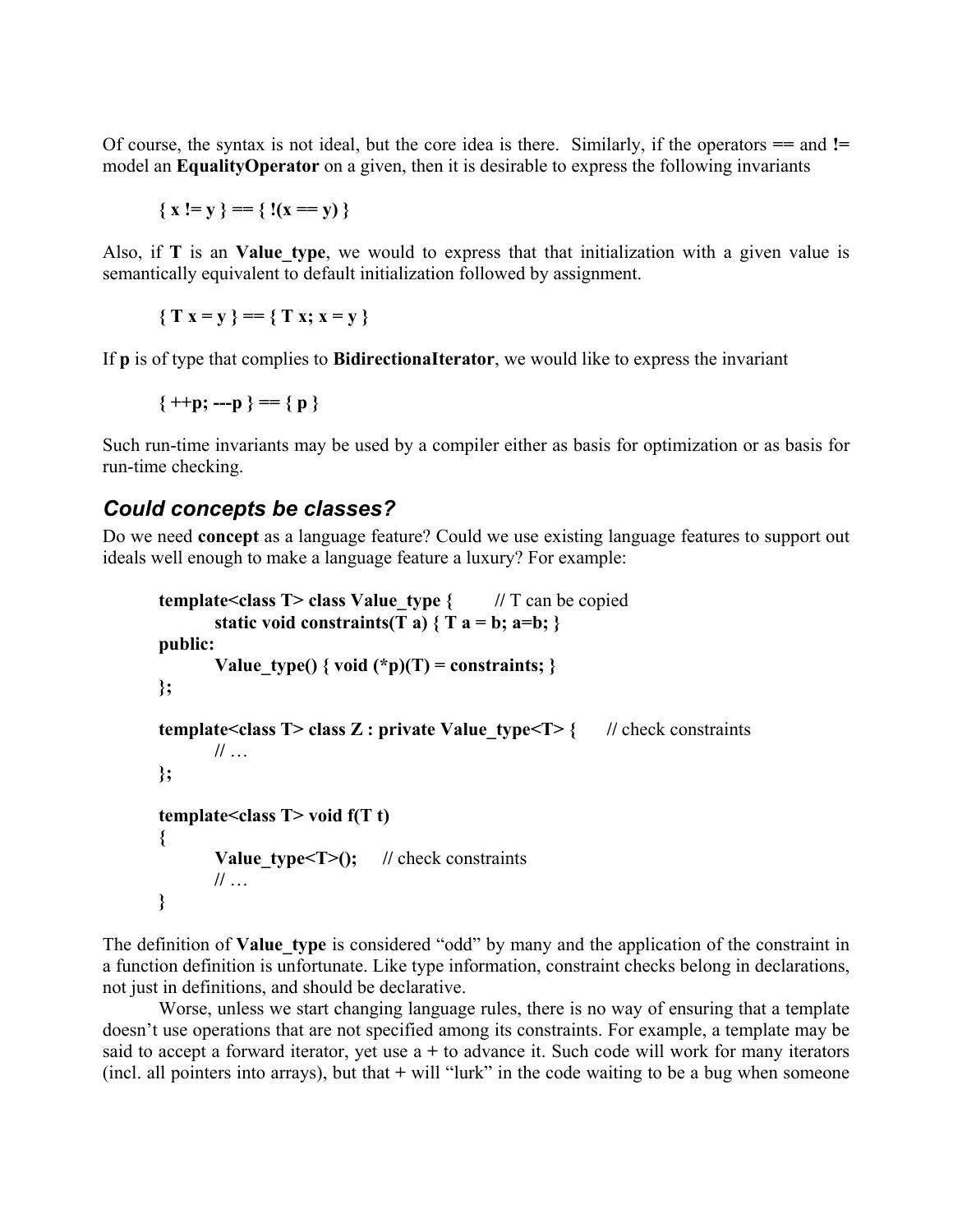actually instantiate a template with an argument that is only a forward iterator. Such problems decrease our confidence in template code.

 To compensate for such problems would involve major extensions. In essence, the result would be a **concept** mechanism.

## *Implementation complexity*

Any proposal for checking of template arguments will affect some of the key areas of the language and involves modifications to known difficult parts of a compiler. We try to minimize implementation complexity by keeping the rules for concepts as close to already existing rules as possible – that often means identical to. Often, it is useful to think of a concept as an oddly used class. Internally to a compiler, a concept would most likely best be represented and handled as a kind of class.

# *Historical note*

The problems caused by template arguments not being explicitly typed and not checked in isolation from the template body were appreciated at the time of the initial template design. "The Design and Evolution of C++" [Stroustrup,1994] devotes four pages (sec 14.5) to the problem and to various ways to "constrain" template arguments. The use of "constraints functions" triggered by constructors was used in the earliest template code. They are a direct ancestor of today's constraint and concept classes and of the usage-based concept idea proposed in [Stroustrup,2003a].

Most proposals to add some checking to template arguments  $-$  in  $C++$  and related languages – have focused on the idea of expressing a template argument as a base class. This leads to requirement that each type that are to be used as a template argument must be derived from some class known to (and often defined by) the template writer. This view has repeatedly been rejected as being too rigid and requiring too much foresight from writers of both templates and template arguments. Additionally, it makes it very tempting (but not necessary) to define operations on template arguments as virtual functions – implying either a run-time overhead for simple uses (such as a simple template container) or compiler magic for examples of such uses deemed especially important.

 The C++ templates are fundamentally more abstract and flexible than type-based approaches (with its inspiration in math rather than in type theory).

# *Acknowledgements*

Alex Stepanov provided the impetus to this work on concepts as a language feature through years of work with generic programming and constant pressure to provide the cleanest, most fundamental, and most general facilities for supporting it.

# *References*

[Austern,2002] M. Austren: ???. [BOOST,200?] ???: ???. [Dos Reis,2002] Dos Reis: *Generic Programming in C++: The next level.* ACCU2002